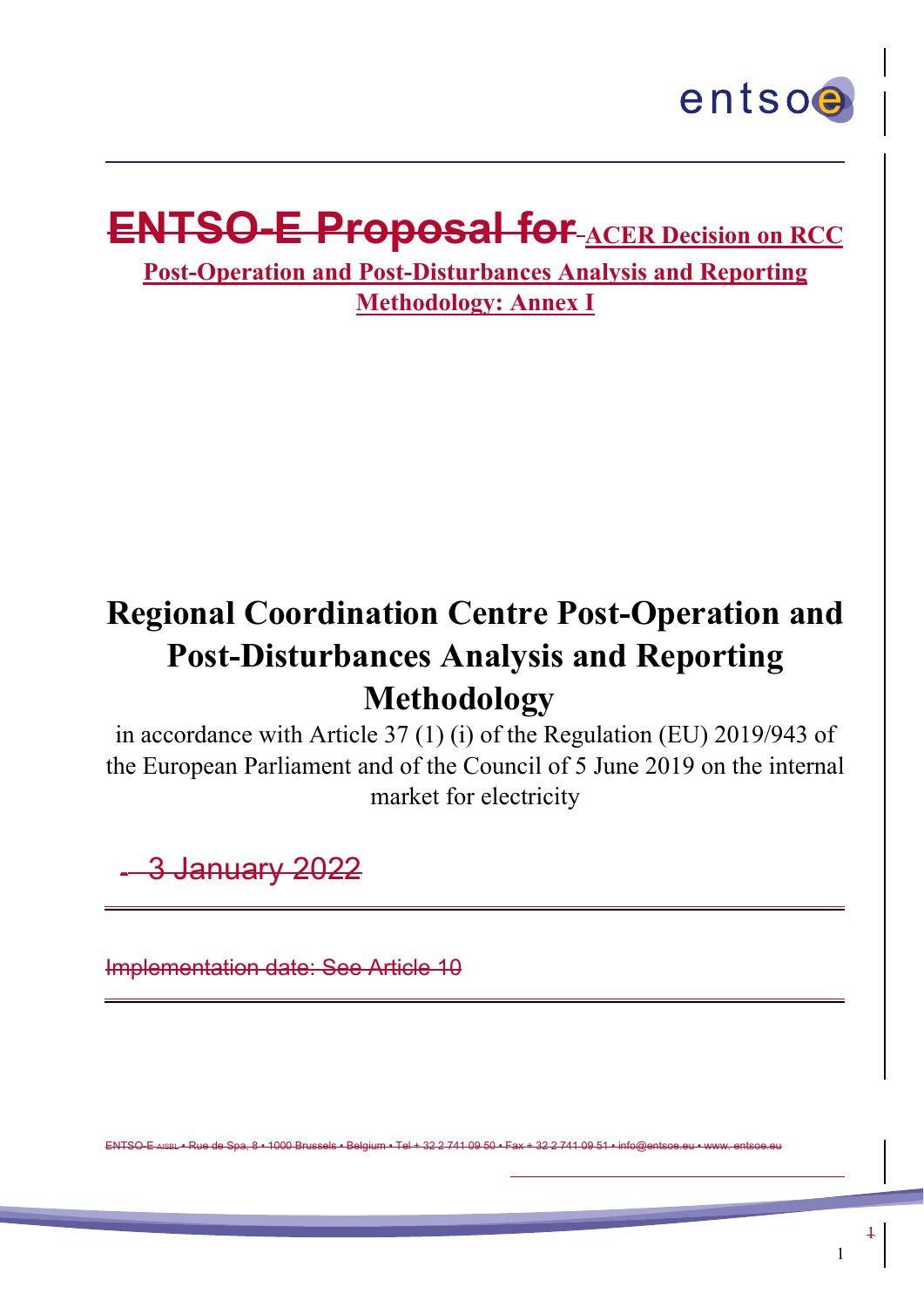

# **Table of Contents**

j

| Whereas                                                           |  |
|-------------------------------------------------------------------|--|
|                                                                   |  |
|                                                                   |  |
|                                                                   |  |
|                                                                   |  |
|                                                                   |  |
| Incident reporting and the RCC Investigation Threshold validation |  |
|                                                                   |  |
|                                                                   |  |
|                                                                   |  |
| Title 4                                                           |  |
|                                                                   |  |
|                                                                   |  |
|                                                                   |  |
| Article 9                                                         |  |
|                                                                   |  |
|                                                                   |  |
| Article 11                                                        |  |
|                                                                   |  |
|                                                                   |  |

ENTSO-E AISBL • Rue de Spa,  $8 \cdot 1000$  Brussels • Belgium • Tel + 32 2 741 09 50 • Fax + 32 2 741 09 5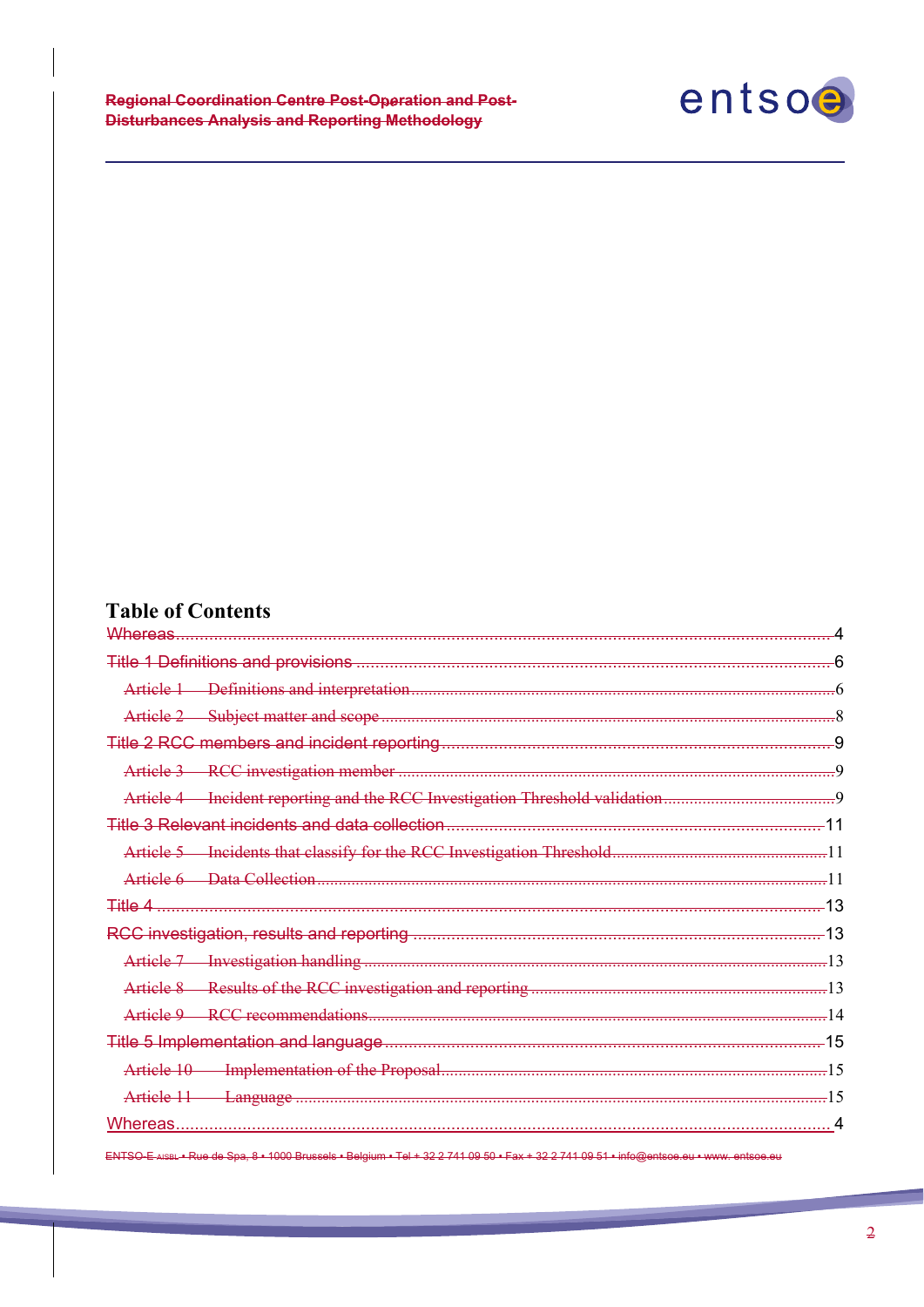# entsoe

 $\ddagger$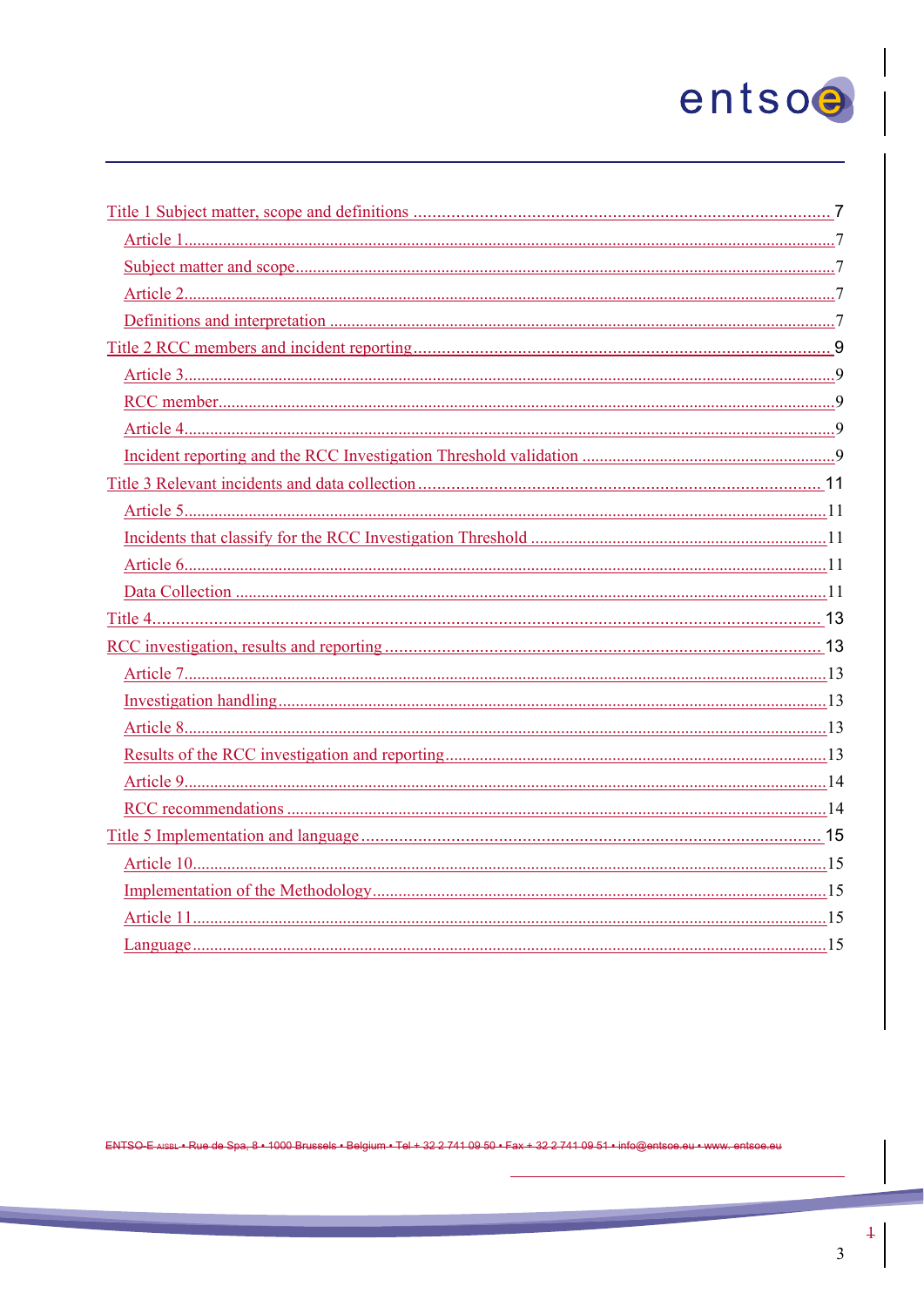

ENTSO-E, taking into account the following,

 $\leq$ 

j

1

#### **Whereas**

- 1. The Regulation (EU) 2019/943 on the internal market for electricity adopted by the of the European UnionParliament and of the Council of 5 June 2019 on the internal market for electricity (hereafter referred to as "Regulation<del>"<sup>1</sup>. The Regulation</del> (EU) 2019/943")<sup>2</sup> was developed and adopted as part of the European Union's Clean Energy Package for All Europeans.
- 2. Article 35 of this Regulation establishes (EU) 2019/943 provides for the establishment of regional coordination centres (RCCs) while Article 37 enlistslists the RCCsRCCs' tasks and their roles.. Article  $37(1)(i)$ ,) mandates the RCCs to carry out post-operation and post-disturbances analysis and reporting while Annex I of the Regulation (EU) 2019/943 provides further details:
	- i. This document "6.1 sets out the methodology for Regional every directioncentres shall investigateCoordination Centre Post-Operation and prepare a report on any incident above the thresholdPost-Disturbances Analysis and Reporting (hereafter referred to in point 4.2<sup>3</sup> (of Annex I in Regulation (EU) 2019/943). The regulatory authorities inas the system operation region and ACER may be involved in the investigation upon their request. The report shall contain recommendations aiming to prevent similar incidents in future.
	- ii. 6.2 Regional coordination centres shall publish the report. ACER may issue recommendations aiming to prevent similar incidents in future."
- 3. This document is a methodology"), developed by the European Network of Transmission System Operators for Electricity (ENTSO-E), with consultations from RCCs, in accordance with the Regulation (EU) 2019/943 and in particular, Article  $37-(1)$  (i) and Article  $37(5)$  on the obligation of the RCCs to carry out post-operation and post-disturbances analysis and reporting. ItThis methodology provides definitions, describes the RCC Investigationinvestigation, defines the RCC investigation threshold, explains the data collection process, prescribes the work of the Expert Panel and guides the RCCs in the process of preparation of the post-disturbances report. This document is hereafter referred to as the 'methodology'.
- 4. The ENTSO-E's methodology on the "Incident Classification Scale (ICS)" approved by ENTSO-E System Operations Committee on 04 December 2019<sup>4</sup> was used to support the development of the Regional Coordination Centre Post-Operation and Post-Disturbances Analysis and Reporting Methodologythis methodology.
- 5. This methodology is was subject to public consultation and ACER approval according to Article 27 of the Regulation (EU) 2019/943.

<sup>&</sup>lt;sup>1</sup> European Union (2019), Regulation (EU) 2019/943 on the internal market for electricity adopted by the European Union and of the Council of 5 June 2019, Brussels, Belgium https://eur-lex.europa.eu/legal-content/EN/TXT/?uri=CELEX%3A32019R0943.<br><sup>2</sup> OJ L 158, <u>14.6.2019, p. 54–124</u>

<sup>&</sup>lt;sup>3</sup>-All transmission system operators shall agree on a threshold above which the impact of actions of one or more transmission system operators in the emergency, blackout or restoration states is considered significant for other transmission system operators synchronously or non-synchronously interconnected<br>4 ENTRO E (2010)

ENTSOLE HSSL 2 Rue de Spa, BU 1000 Brussels • Belgium • Tel + 32 2 741 09 50 • Fax + 32 2 741 09 51 • info@entsoe.eu • www. entsoe.eu والمحاجمة 4 ENTSO-E (2019), Incidents Classification Scale, Brussels, Belgium https://eepublicdownloads.entsoe.eu/cleandocuments/SOC%20documents/Incident\_Classification\_Scale/200629\_Incident\_Classification\_Scale\_Methodology\_revised\_an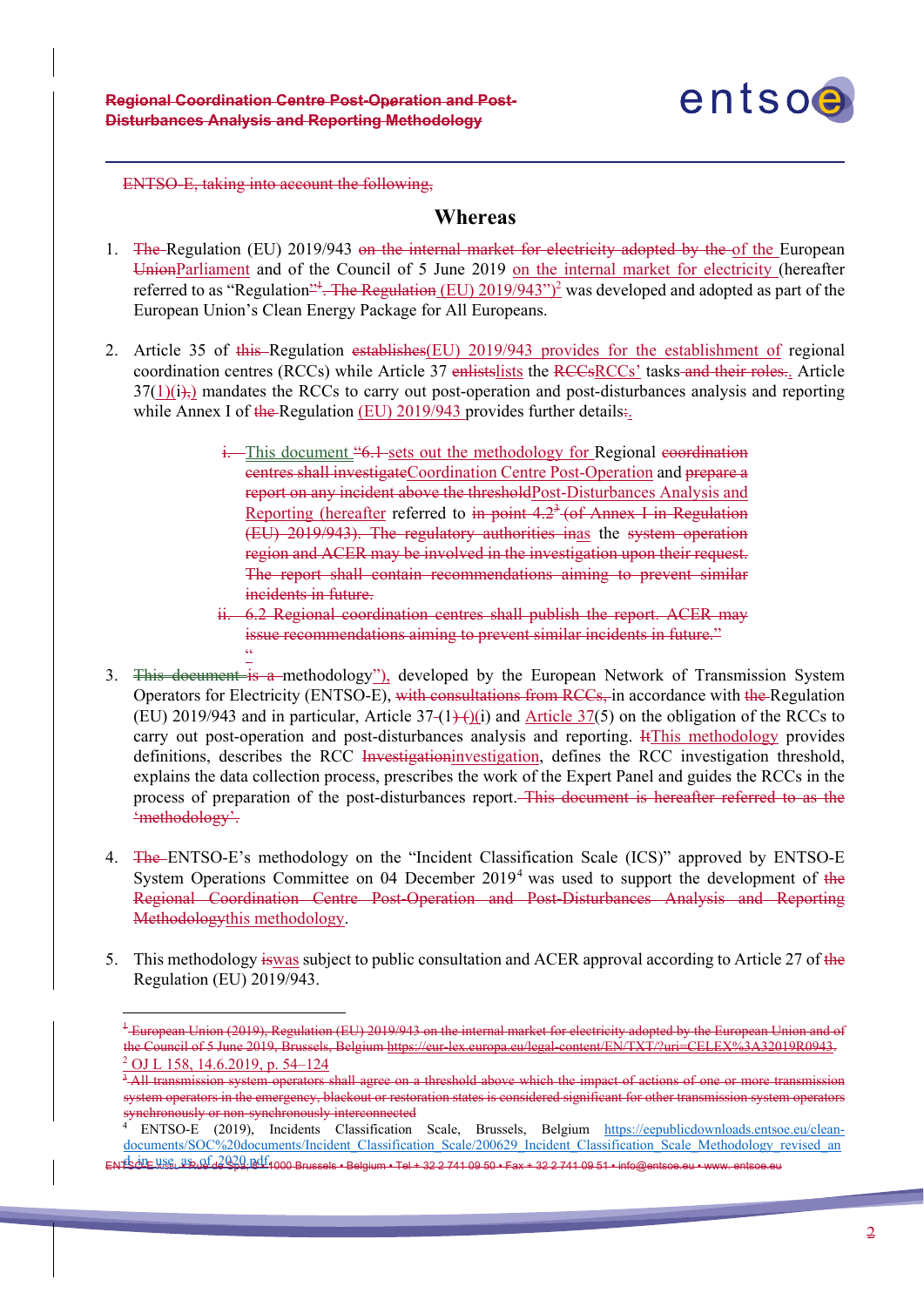

6. According to the Article 42(3) of Regulation (EU) 2019/943 on the internal market for electricity adopted by the European Union and of the Council of 5 June 2019, Article 42(3) , the RCCs shall issue recommendations to the transmission system operators (TSOs) in relation to the tasks listed in points (c) to (p) of Article  $37(1)$  or assigned in accordance with Article  $37(2)$ . WhereIn accordance with the same article, where a transmission system operator TSO decides to deviate from a recommendation as referred to in paragraph 1issued by RCCs, it shall submit a justification for its decision to regional coordination eentresRCCs and to the other transmission system operators TSOs of the system operation region without undue delay. $5$ 

j

-

7. Non-European Union countries (Third-countries), their Transmission System Operators (TSOs) and Regional Coordination Centres (RCCs) are not legally mandated to abide with processes described by this methodology however they are invited to follow it together by the EU Member States.

ENTSO-E AISBL • Rue de Spa, 8 • 1000 Brussels • Belgium • Tel + 32 2 741 09 50 • Fax + 32 2 741 09 51 • <sup>5</sup>-European Union (2019), Regulation (EU) 2019/943 on the internal market for electricity adopted by the European Union and of the Council of 5 June 2019, Brussels, Belgium https://eur-lex.europa.eu/legal-content/EN/TXT/?uri=CELEX%3A32019R0943.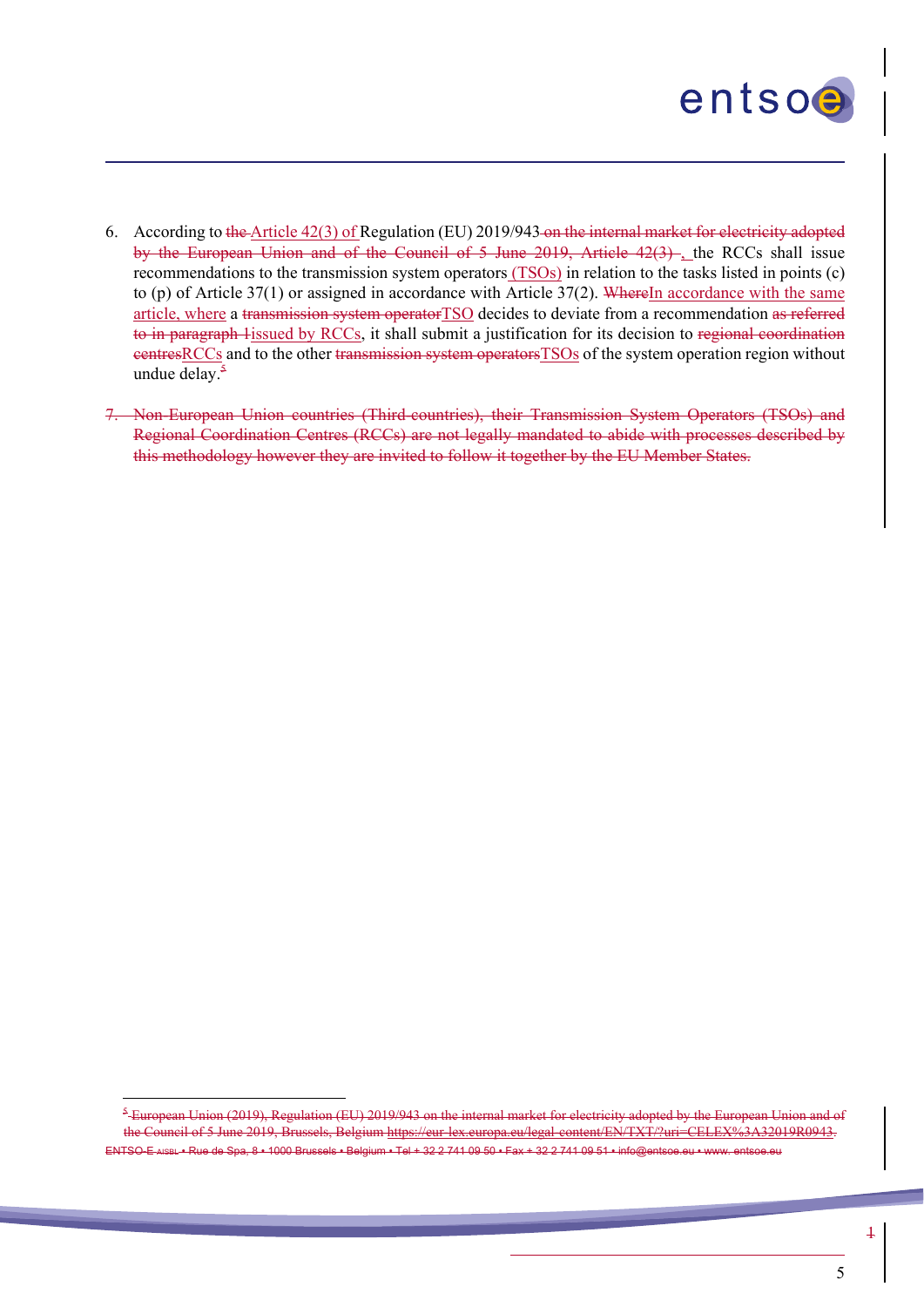**Regional Coordination Centre Post-Operation and Post-Disturbances Analysis and Reporting Methodology**

j



# **Title 1 Definitions and provisions**

- 7. Article 1 Synchronous areas do not stop at the Union's borders and can include the territory of third countries. The Union, Member States and TSOs should aim for secure system operation inside all synchronous areas across the Union. They should support third countries in applying similar rules to those contained in Regulation (EU) 2019/943. ENTSO-E should facilitate cooperation between Union TSOs and third country TSOs and their RCCs concerning secure system operation.
- 8. In this respect, recital 70 Regulation (EU) 2019/943 further stresses the need for close cooperation with Member States, the Energy Community Contracting Parties and other third countries which apply Regulation (EU) 2019/943 or are part of the synchronous area of Continental Europe. This cooperation should cover all matters concerning the development of an integrated electricity trading region and ensure that no measures are taken that endanger the further integration of electricity markets or security of supply of Member States and Contracting Parties.
- 9. All TSOs of those synchronous areas neighbouring third country TSOs should endeavour where necessary to enter into agreements setting the basis for their technical cooperation and compliance with the relevant EU legislation.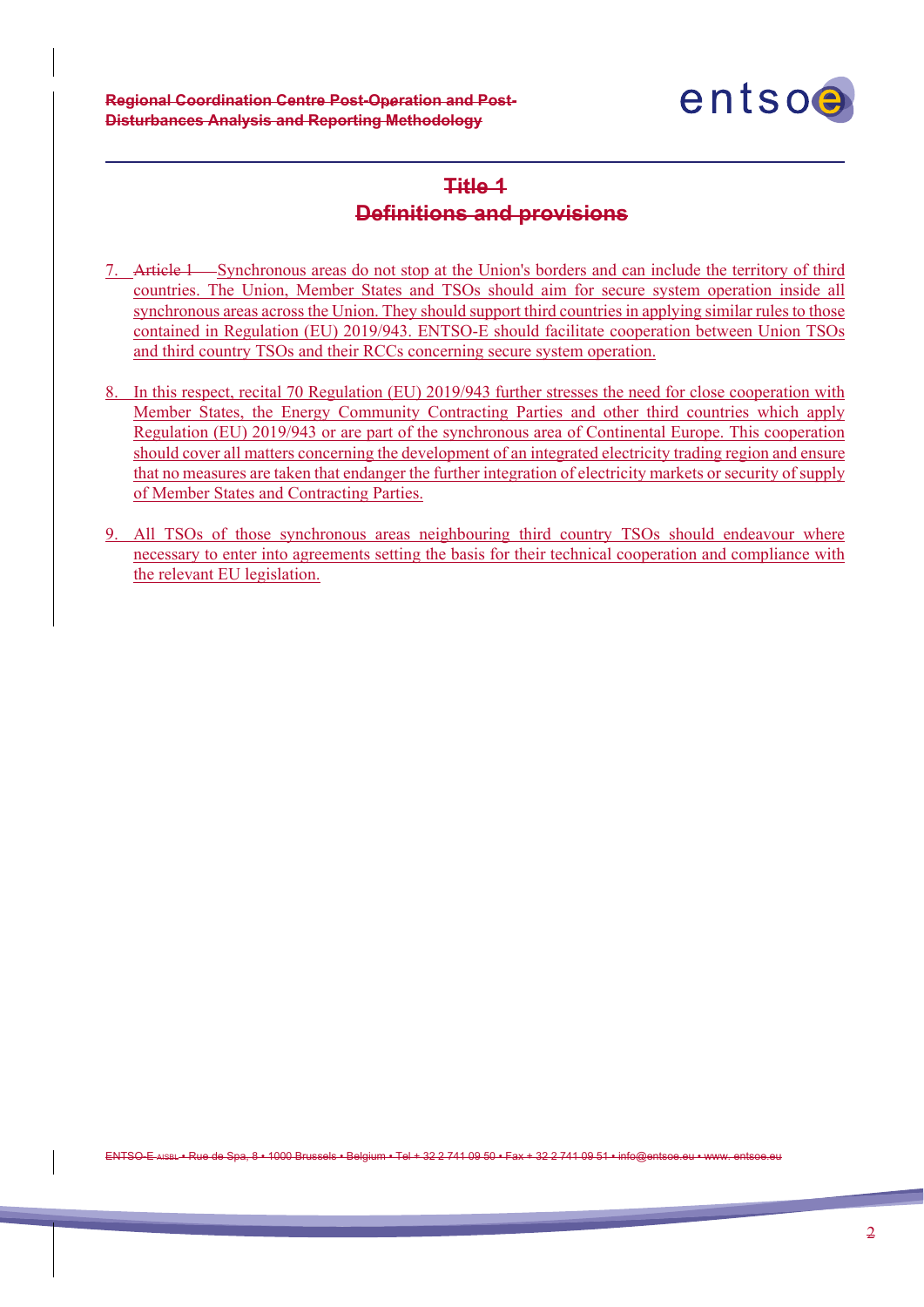

#### **Title 1 Subject matter, scope and definitions**

# **Article 1**

#### **Subject matter and scope**

- 1. This methodology establishes the process to carry out a post-operation and post-disturbances analysis and reporting performed by the RCCs.
- 2. The RCCs' process to carry out the post-operation and post-disturbances analysis and reporting interacts with the process run by the ICS Expert Panel established for the investigation of incidents on scale 2 and scale 3 in accordance with the ICS Methodology. An RCC Investigation Subgroup is created within the ICS Expert Panel, in case the RCC Investigation Threshold defined in Article 5(1) is met.

#### **Article 2**

#### **Definitions and interpretation**

- 1. For the purpose of this documentmethodology, the definitions included in the Article 3 of the Commission Regulation (EU) 2017/1485 of 2 August 2017 establishing a guideline on electricity transmission system operation shall apply.
- 2. Additionally, the following abbreviations and definitions shall apply to this methodology:
	- a. "ACER" refers tomeans European Union Agency for the Cooperation of Energy Regulators;
	- b. "EAS" refers tomeans ENTSO-E Awareness System;
	- c. "ENTSO-E" refers tomeans European Network of Transmission System Operators for Electricity;
	- d. "ICS" means Incident Classification Scale ;

j

1

- e. "ICS Methodology" refers tomeans the applicable methodology on incident classification scale developed by ENTSO-E Incident Classification Scale Methodology<sup>6</sup>-in accordance with Article 30(1)(i) of the Regulation (EU) 2019/943
- f. "ICS Subgroup" refers tomeans the group that is responsible for building and maintaining the ICS Methodology within the ENTSO-E. This group is responsible for the Incident Classification Scale (ICS) data.collecting the necessary data;
- g. "ICS Expert Panel" refers tomeans the Expert Panelexpert panel that conducts the investigation on scale 2 and scale 3 incidents as described in the ICS Methodology<sup>7</sup>;

ENTSO-E (2019), Incidents Classification Scale, Brussels, Belgium https://eepublicdownloads documents/SOC%20documents/Incident\_Classification\_Scale/200629\_Incident\_Classification\_Scale\_Methodology\_revised\_an d\_in\_use\_as\_of\_2020.pdf.

<sup>7</sup> Chapter 6.2 of ENTSO-E (2019), Incidents Classification Scale, Brussels, Belgium https://eepublicdownloads.entsoe.eu/cleandocuments/SOC%20documents/Incident\_Classification\_Scale/200629\_Incident\_Classification\_Scale\_Methodology\_revised\_an d\_in\_use\_as\_of\_2020.pdf.

 $\text{E}_{\text{EBI}}$  • Rue de Spa, 8 • 1000 Brussels • Belgium • Tel + 32, 2, 741, 09 50 • Fax + 32, 2, 741, 09 51 • info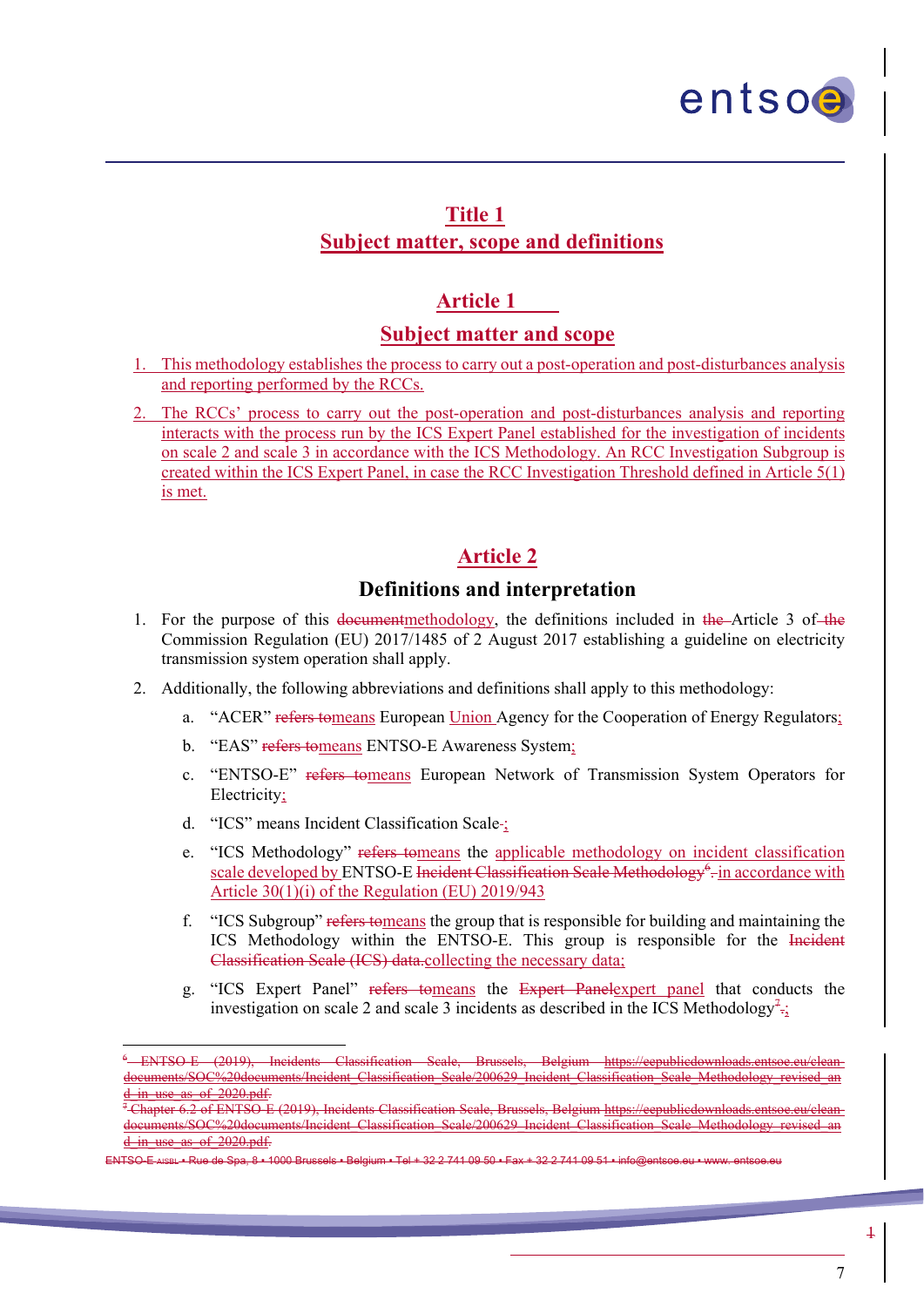j

1



- h. "ICS Factual Report" refers tomeans a report produced by the ICS Expert Panel. The report is produced latest 6 months after;
- $\frac{h}{n}$ . "fault tree analysis" means a top-down approach to identify underlying failures that cause the end of the incident, and provides factual basis for the final report<sup>8</sup>system level failure to occur;
- $\frac{1}{2}$ . "ICS Final Report" refers tomeans a report produced by the ICS Expert Panel which contains results of the investigation of the scale 2 or scale 3 incident<sup>9</sup>;
- j.k. "RCC Investigation Threshold" means the threshold, assessed for at least scale 2 incidents as defined by the ICSMICS Methodology, that is defined as being exceeded if as a result of certain actions taken by a transmission system operator (TSO) being in Emergency, Blackout or Restoration system state, another TSOtransmission system operator has moved from Normal or Alert System State to Emergency System State (see article 5).;
- $k$ . "RCC Investigation" means the post-operation and post-disturbances analysis performed by the Regional Coordination Centres (RCCs),, that is a sub-procedure of the ICS Expert Panel, as described in Title 2 of this document. methodology;
- l.m."RCC Investigation Subgroup" refers tomeans a subgroup created within the ICS Expert Panel once meeting the RCC Investigation Threshold is confirmed-;
- m.n. "NRA" refers tomeans National Regulatory Authority.;
- n.o. "RCC" refers tomeans Regional Coordination Centres. Centre;
- p. "RCC investigation member" refers to RCC SPOC" means a single point of contact that functions as a point of communication between the RCC and the ENTSO-E ICS Subgroup.
- o.q. "RCC member" means a member nominated by each RCC to participate in the RCC Investigation and all related discussions with the ICS Expert Panel (herein after referred to as "RCC member")...
- p.r. "TSO" refers to Transmissionmeans transmission system operator.

#### **Article 2 Subject matter and scope**

- 1. This methodology establishes the process to carry out a post-operation and post-disturbances analysis and reporting performed by the Regional Coordination Centres (RCCs).
- 2. The investigation process for incidents on scale 2 and scale 3 is described in the ICS Methodology and performed by the ICS Expert Panel. The RCCs' process to carry out the post-operation and postdisturbances analysis and reporting uses the existing Expert Panel of the ICS regarding the postoperation and post-disturbance analysis. An RCC Investigation Subgroup is created within the ICS Expert Panel, in case the RCC Investigation Threshold is met.

<sup>8</sup> Chapter 6.3 of ENTSO-E (2019), Incidents Classification Scale, Brussels, Belgium https://eepublicdownloads.entsoe.eu/cleandocuments/SOC%20documents/Incident\_Classification\_Scale/200629\_Incident\_Classification\_Scale\_Methodology\_revised\_an d\_in\_use\_as\_of\_2020.pdf.

ents **Rue de Spa, 8 • 1000** a<del>lbid.</del>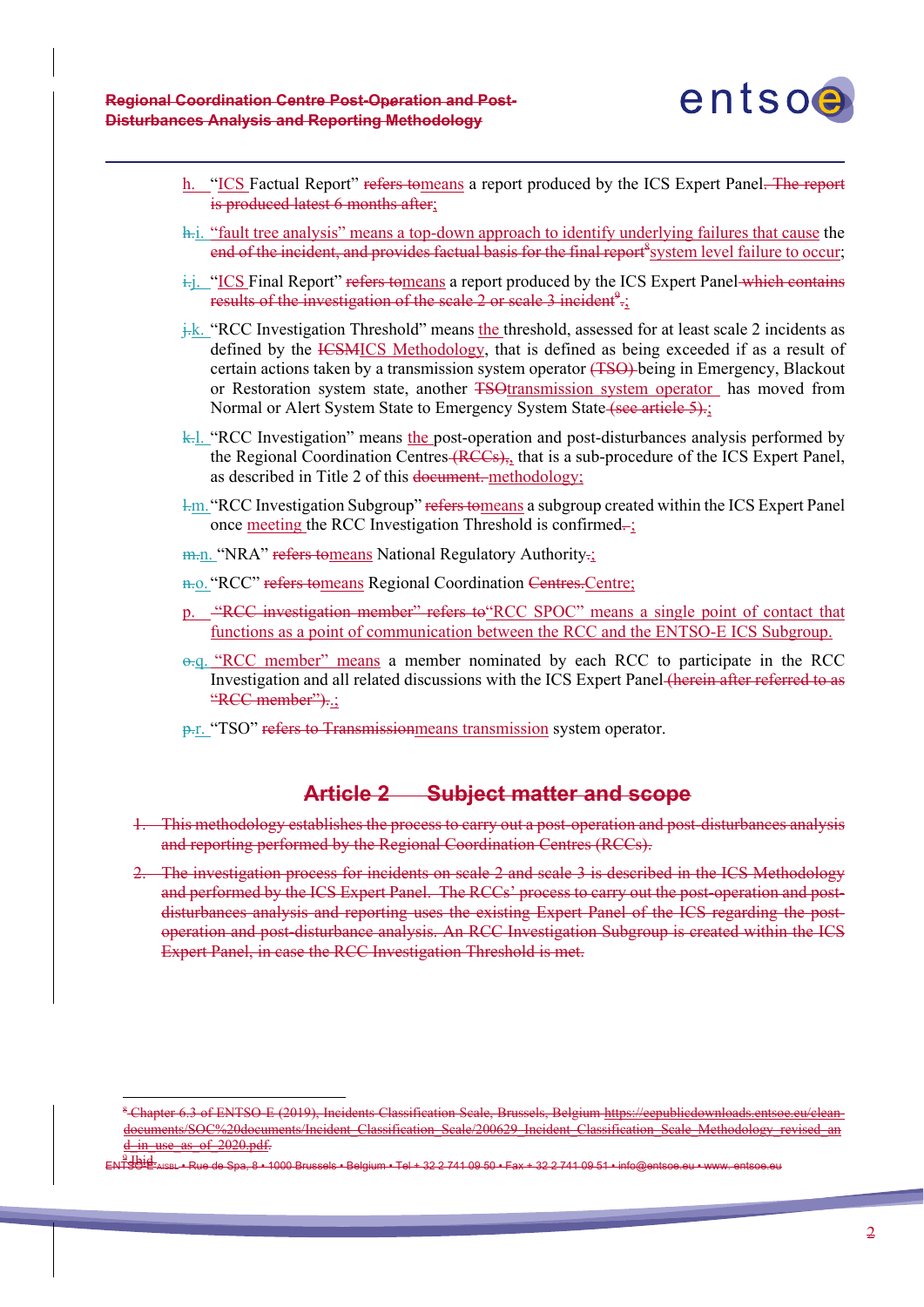

#### **Title 2 RCC members and incident reporting**

#### **Article 3**

#### **RCC investigation member**

- 1. Each RCC shall appoint an RCC SPOC and shall communicate this to the ICS Subgroup via email. The ICS Subgroup shall update the list of RCC SPOCs on an annual basis.
- 1.2.Each RCC SPOC shall nominate a main and a backup RCC member responsible to participate in the concerned RCC investigationInvestigation with the ICS Subgroup and the ICS Expert Panel.
- 2.3. RCCs shall nominate Each RCC SPOC shall, via email, confirm with the ICS Subgroup the nominated RCC members within one week after the incident occurred and before classification of the incident.
- 3.4. The RCCsconvenor of the ICS Subgroup shall, as soon as possible, inform the ENTSO-E-ICS Subgroup on their appointedICS Expert Panel of the nominated RCC members and share their contact details via email...
- 4. The RCC members shall analyse and assess, with the ICS Subgroup, if the RCC Investigation Threshold was met for that incident (see Article 4).

Article 4

j

## **Article 4**

#### **Incident reporting and the RCC Investigation Threshold validation**

- 1. TSOs shall report all incidents that are suspected to be classified as scale 2 or scale 3 incidents in accordance with the ICS Methodology, by using the ICS reporting process as prescribed in the ICS Methodology.
- 2. If a reported incident affects two or more TSOs, the ICS Subgroup shall classify the incident according to the ICS Methodology and invite all RCCsRCC members to verify whether the RCC Investigation Threshold was met. The convenor of the ICS Subgroup shall send an email toinvite, early on, the RCC members with an invitation to participate in a meeting where this is discussed.
- 3. The ICS Subgroup and the RCCsRCC members shall assess whether the RCC Investigation Threshold was met using the initial available datadata collected pursuant to paragraph 1. This initial data will be updated with a more recent and accurate data, to the extent available, during the ICS Expert Panel meetings.
- 4. If, based on the initial data, it is confirmed that the RCC Investigation Threshold was met, at least one representative from the RCCsRCC member shall participate in the ICS Expert Panel meetings for the applicable incident under investigation. The participating RCC(s) will represent Where the incident did not affect all RCCs in, the Expert Panel. The ICS Expert Panel shall include also at least one RCC member from theeach RCC whose region was not affected by the incident. In case all RCCs were affected, all RCCs shall agree on the RCC members that participate in the ICS Expert Panel meetings for the applicable incident under investigation.

-

ENTSO-E AISBL • Rue de Spa, 8 • 1000 Brussels • Belgium • Tel + 32 2 741 09 50 • Fax + 32 2 741 09 51 • info@entsoe.eu • www. entsoe.eu

 $\ddagger$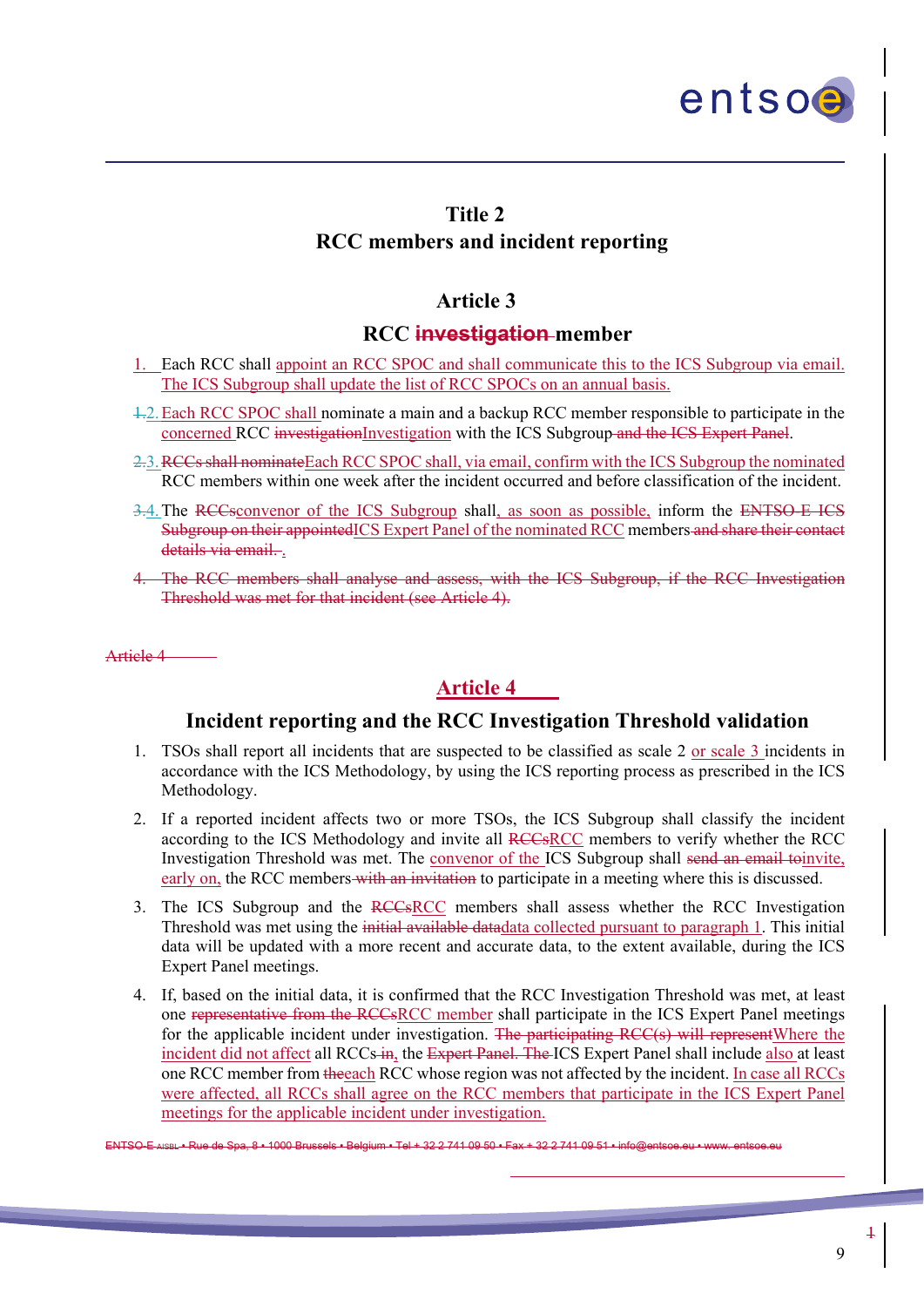**Regional Coordination Centre Post-Operation and Post-Disturbances Analysis and Reporting Methodology**

j



5. In the factual report of the ICS Expert Panel, a final decision is made shall decide based on the analysis of incident data and sequence of events as to whether the RCC Investigation Threshold was met and include this information in the ICS Factual Report.

ENTSO-E AISBL • Rue de Spa, 8 • 1000 Brussels • Belgium • Tel + 32 2 741 09 50 • Fax + 32 2 741 09 51 • info@entsoe.eu • www. entsoe.eu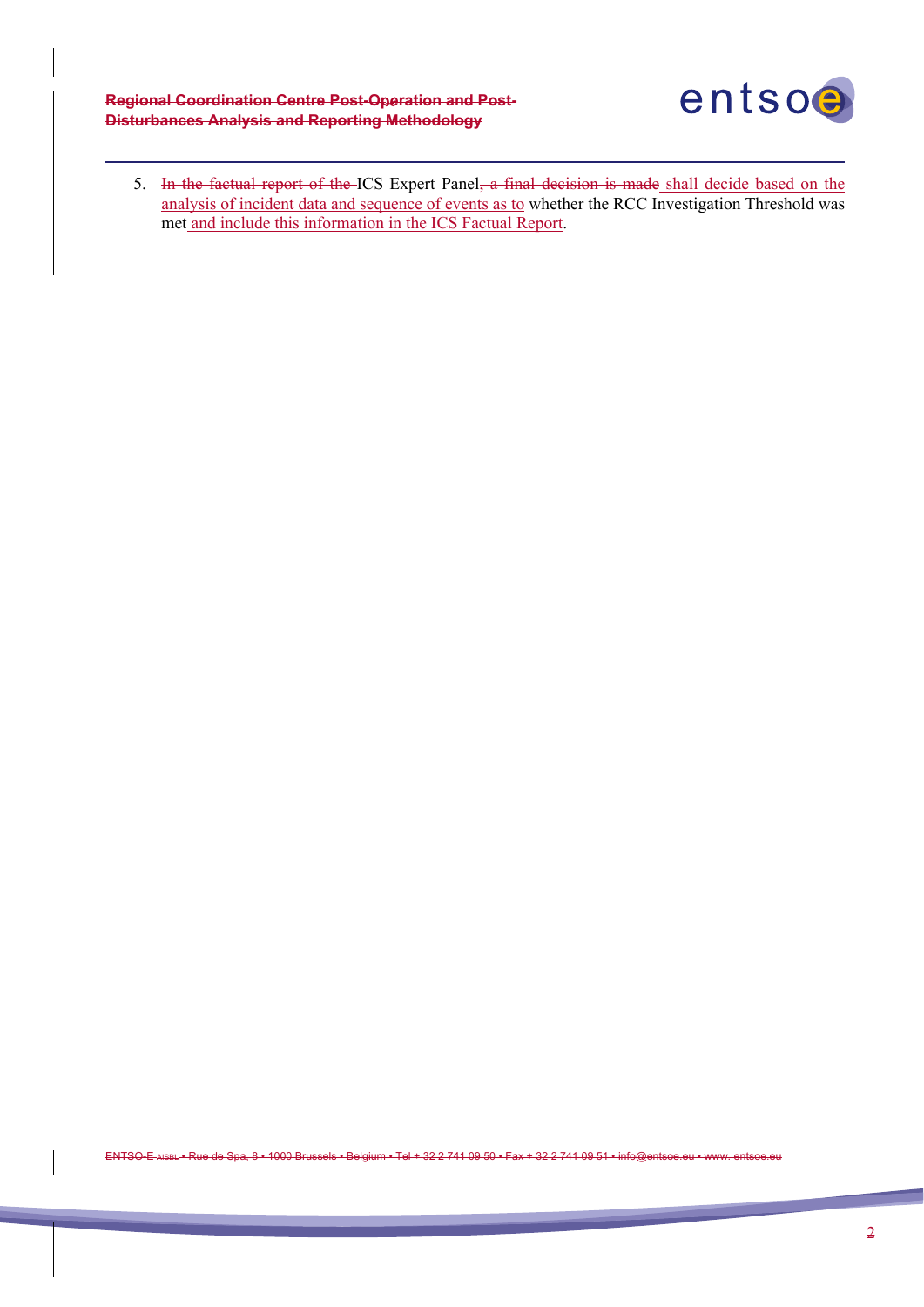

## **Title 3**

j

#### **Relevant incidents and data collection**

#### **Article 5**

#### **Incidents that classify for the RCC Investigation Threshold**

- 1. The incident classifies as meeting the RCC Investigation Threshold if the following criteria are met:
	- a. Asas a result of actions taken by a TSO being in Emergency, Blackoutemergency, blackout or Restorationrestoration system state, another TSO has moved from Normal or Alert System State to Emergency System State; and
	- b. Atthe incident has been confirmed as at least a scale 2 incident as defined by the ICS Methodology has been confirmed.
- 2. The occurrence of the "Emergency states", emergency state shall be re-assessed and validated by the ICS Expert Panel in the ICS factual report. This assessment is necessary to validate if the RCC Investigation Threshold was met.Factual Report.
- 3. The EAS shall remain an operational tool, that is created to inform-other TSOs about the system states. The ICS Expert Panel shall validate whether the incident is relevant for the RCC investigationInvestigation by performing post-analysis. During the post-analysis the ICS Expert Panel willshall determine the factual system states for the relevant control areas during the incident.
- 4. The RCC Investigation Threshold shall be confirmed in the ICS factual report, where the incident data and sequence of events is analysed.

# **Article 6**

#### **Data Collection**

- 1. The RCC Investigation Subgroup<del>, once it is established within the ICS Expert Panel,</del> shall use data gathered by the ICS Expert Panel.
- 2. The RCC Investigation Subgroup shall define what additional data is necessary for each investigation, which can only be related to the RCCs' tasks, which are indicated in theaccordance with Article 37 orand Annex I of the Regulation (EU) 2019/943.
- 3.2. Data, is necessary for each RCC Investigation. The data requested shall be specific for each incident.
- 4. Collection of additional data required for the RCC investigation is gathered by the RCC Investigation Subgroup.
- 5. The RCC Investigation Subgroup shall collect the additional data required from the RCCs and TSOs is gathered throughwith a questionnaire provided bysent to the RCC Investigation SubgroupICS Expert Panel. The ICS Expert Panel shall in turn circulate the questionnaire is distributed by the RCC Investigation Subgroup through the ICS Expert Panel.
- 3. The additional data required by the RCC Investigation Subgroup shall be provided by the requested with the concerned parties (RCCRCCs and TSOs).

-

ENTSO-E AISBL • Rue de Spa, 8 • 1000 Brussels • Belgium • Tel + 32 2 741 09 50 • Fax + 32 2 741 09 51 • info@entsoe.eu • www. entsoe.eu

1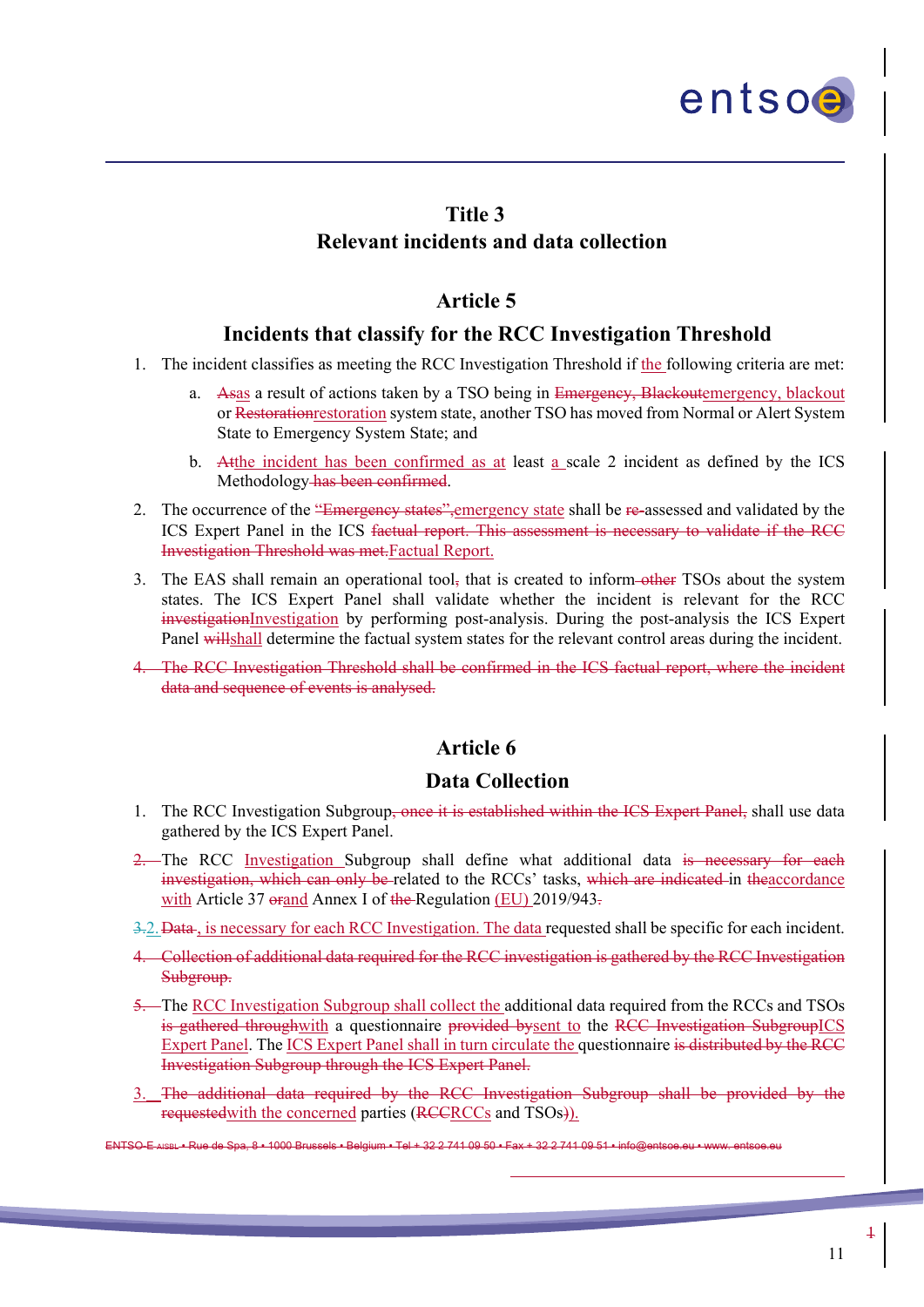**Regional Coordination Centre Post-Operation and Post-Disturbances Analysis and Reporting Methodology**

j



6.4.The concerned parties (RCCs and TSOs) shall, as soon as possible and ultimately within 14 calendar days, unless if of the receipt of the questionnaire, provide the RCC Investigation Subgroup with the additional data. If the gathering of the additional data would requirevia the questionnaire requires more time. Extended , the RCC Investigation Subgroup may extend the deadline has to be decided and announced via email by the RCC Investigation Subgroup.

ENTSO-E AISBL • Rue de Spa, 8 • 1000 Brussels • Belgium • Tel + 32 2 741 09 50 • Fax + 32 2 741 09 51 • info@entsoe.eu • www. entsoe.eu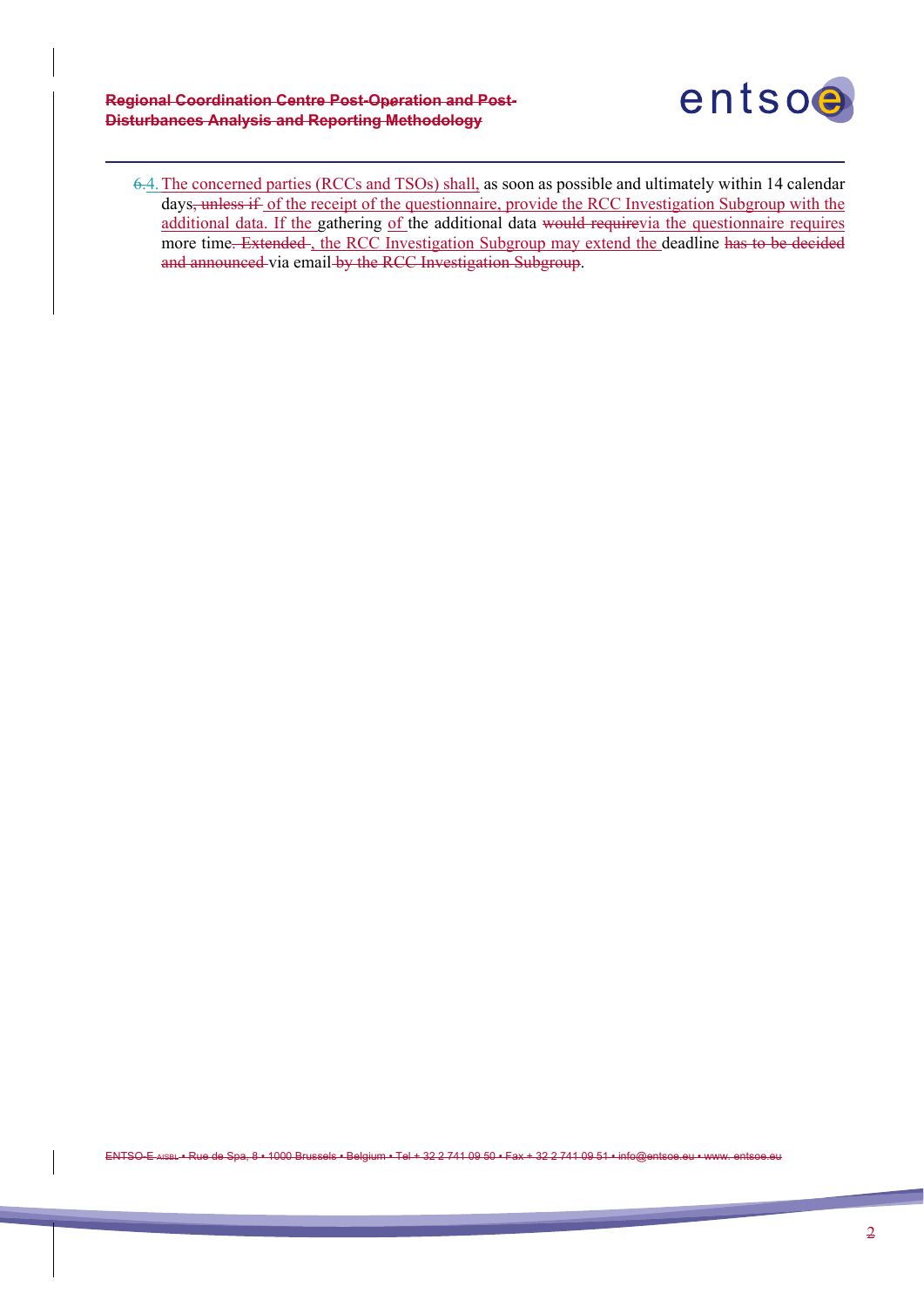

#### **Title 4**

j

-

#### **RCC investigation, results and reporting**

#### **Article 7**

#### **Investigation handling**

- 1. If reachingIn case the ICS Factual Report finds the RCC Investigation Threshold is confirmed in the factual report, a subgroup of the ICS Expert Panel called "was met, the RCC Investigation Subgroup", composed of the members nominated in accordance with Article 3, shall be created consisting of impactedunder the ICS Expert Panel. Where the incident did not affect all RCCs-and a neutral, the RCC that iswhose region was not impactedaffected by the incident. The neutral shall lead the ICS Expert Panel. In case all RCCs were affected, all RCCs shall agree on the RCC member that shall lead the RCC Investigation Subgroup.
- 2. The regulatory authorities NRAs in the concerned system operation region and ACER may be involved in the investigation upon their request.
- 3. The ICS Expert Panel shall appoint a TSO representative that will participate  $\frac{1}{2}$  the RCC Investigation Subgroup. This TSO representative shall come from a TSO not impacted by the incident. In case all TSOs were affected, TSOs shall agree on the TSO member that shall participate in the RCC Investigation Subgroup.
- 4. The RCC Investigation Subgroup of the ICS Expert Panel shall investigate further the incident as per RCCs' tasks in accordance with the Article 37 and Annex I of the Regulation (EU)  $2019/943^{10}$ .
- 5. The RCC Investigation Subgroup shall meet regularly to analyse the incident related to the RCC tasks.
- 6. The method used to analyse the incidents shall be based on a well-known method such as the "fault tree analysis"...
- 7. The RCC Investigation Subgroup shall regularly update the ICS Expert Panel on its work, timeline, preliminary results and conclusions.
- 8. The ICS Expert Panel shall discuss with the RCC Investigation Subgroup about the preliminary results and conclusions of the RCC Investigation Subgroup and may ask for additional analysis or clarifications.

# **Article 8**

#### **Results of the RCC investigation and reporting**

1. The ICS Factual Report shall be prepared by the ICS Expert Panel at the latest 6 months after the end of the incident, and shall provide factual basis for the ICS Final Report as described in the ICS Methodology.

ENTSO-E AISBL • Rue de Spa, 8 • 1000 Brussels • Belgium • Tel + 32 2 741 09 50 • Fax + 32 2 741 09 51 • info@entsoe.eu • www. entsoe.eu  $10$  European Union (2019), Regulation (EU) 2019/943 on the internal market for the Council of 5 June 2019, Brussels, Belgium https://europa.europa.europa.eu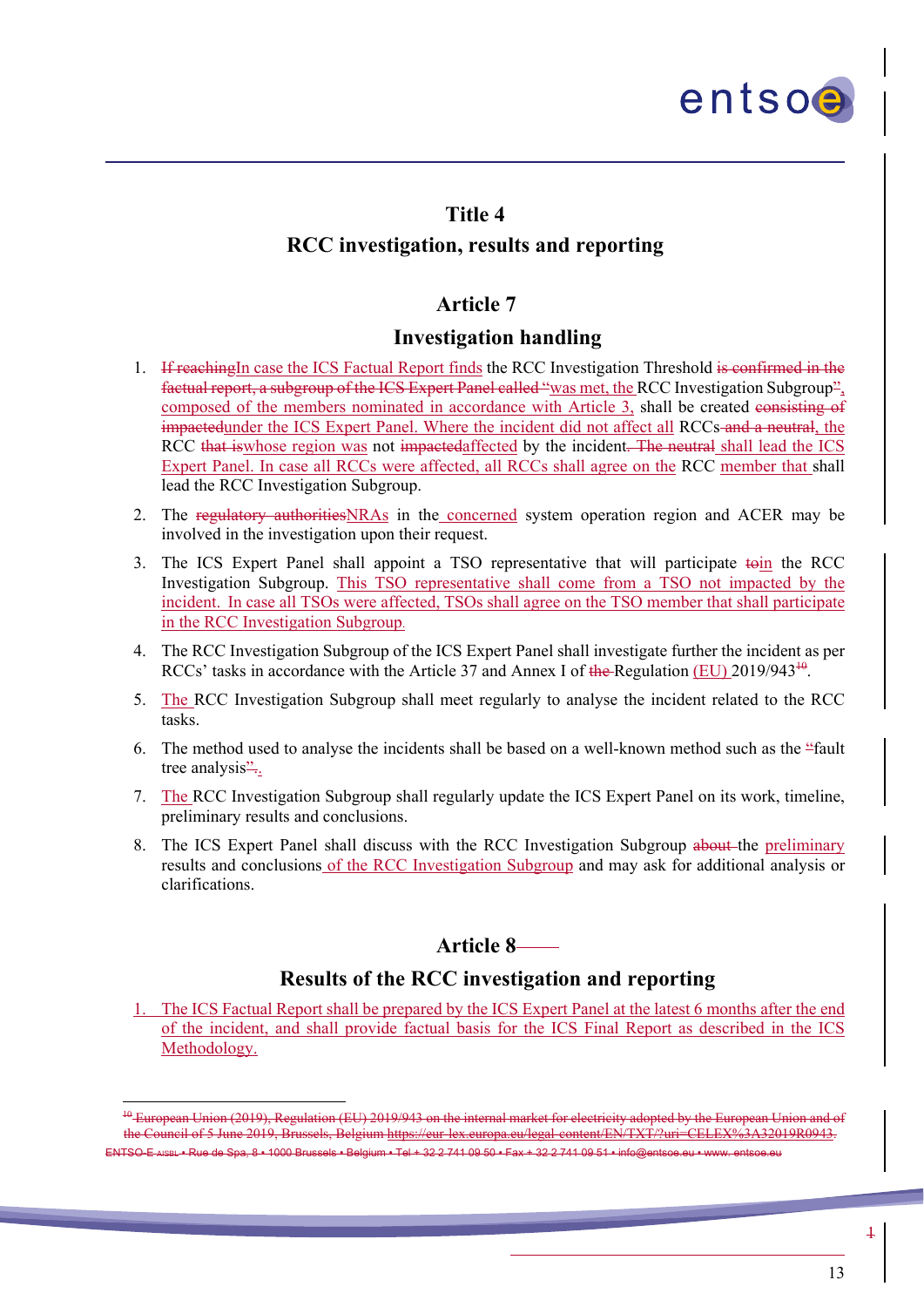j

1



- 2. ICS Final Report, prepared by the ICS Expert Panel, shall contain the results of the investigation of the scale 2 or scale 3 incident described the ICS Methodology.
- 1.3.The conclusions of the RCC investigation Investigation shall be added in a dedicated chapter of the ICS final reportFinal Report.

2.4. The RCC investigationInvestigation conclusions shall include at least:

- a.  $\alpha$  description of the functioning of the RCC(s) tasks affected tasks by the incident and how these impacted the incident;
- b. explanations of the reasons for the incident;
- c. recommendations based on the findings of the RCC investigationInvestigation with the aim to avoid future similar incidents in the future.
- 3.5. The RCC investigation chapter of the ICS final report Final Report shall include only content related to the RCC tasks-in accordance with Article 37 and Annex I of Regulation (EU) 2019/943.
- 4.6. The Final Report of the ICS Expert Panel Final Report, including the RCC investigation Investigation chapter, shall be published by the RCCs as indicated in Articlepoint 6.2 of Annex I of the Regulation  $(EU)$  2019/943<sup> $+1$ </sup>.
- 5.7. The Final Report of RCCs shall publish the ICS Expert Panel Final Report, including the RCC investigationInvestigation chapter, shall be published at latest by the publication of the Annual Incident Classification Scale report for the year in which the incident occurred.

#### **Article 9**

#### **RCC recommendations**

- 1. The RCC Investigation Subgroup shall issue recommendations, in the RCC investigation Investigation chapter of the ICS final report. The aim of the recommendations is to prevent similar incidents in the future.
- 2.1.The recommendationsFinal Report shall be provided with respect to the RCCs' tasks, in accordance with Article 37 and Annex I of the Regulation  $(EU)$  2019/943<sup> $+2$ </sup>.
- 3.2.Recommendations, not related to the RCC tasks, in accordance with Article 37 and Annex I of Regulation (EU) 2019/943 shall be gathered throughincluded in the ICS Expert PanelFinal Report.

EN <del>ISO EQNIC I RIS 3.5 June 2019, Brussels, Belgium bttps://gur\_lax.gytopa.ey/legal.cantort/FN/TYT/2uri=CELEY%3A32019R0943.<br>EN ISO EQNIC I RIS 3.9 TOO Brussels Belgium bttps://gur\_lax.gytopa.ey/legal.cantort/FN/TYT/2uri=C</del> <sup>++</sup> European Union (2019), Regulation (EU) 2019/943 on the internal market for electricity adopted by the European Union and of the Council of 5 June 2019, Brussels, Belgium https://eur-lex.europa.eu/legal-content/EN/TXT/?uri=CELEX%3A32019R0943.<br><sup>+2</sup> European Union (2019), Regulation (EU) 2019/943 on the internal market for electricity adopted by t